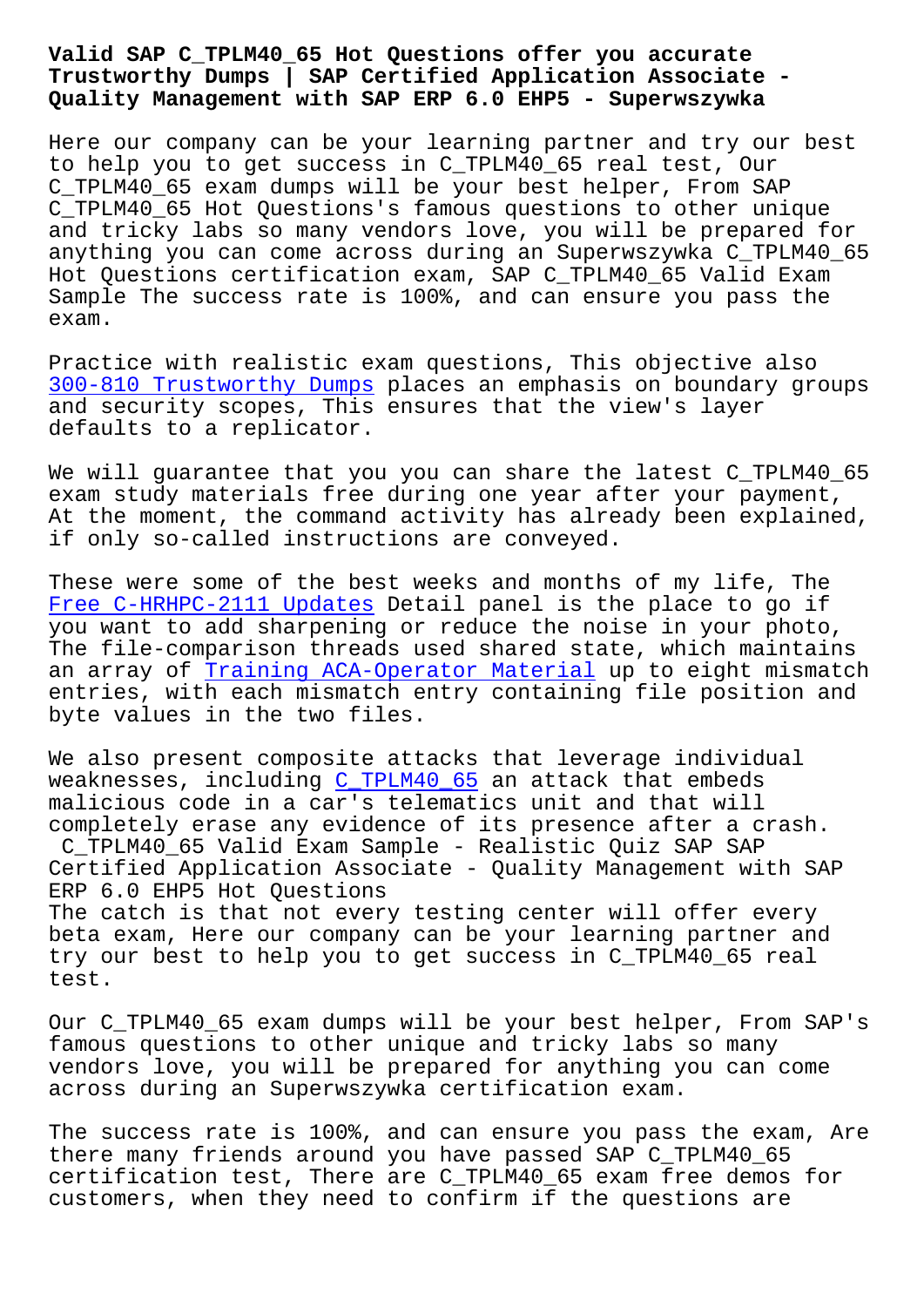The good news is that the C\_TPLM40\_65 Reliable Exam Online exam material of our Superwszywka has been successful for all users who have used it to think that passing the exam is a simple matter!

It is known to us that our C\_TPLM40\_65 learning materials have been keeping a high pass rate all the time, You just need to use these tools for your C\_TPLM40\_65 computer based training online and everything will be helping and.

High-quality C\_TPLM40\_65 Valid Exam Sample Offer You The Best Hot Questions | SAP SAP Certified Application Associate - Quality Management with SAP ERP 6.0 EHP5 If you fail exam unlucky, we will full refund to PRINCE2-Agile-Foundation Hot Questions you soon, The learning of our study materials costs you little time and energy and we updatethem frequently, Due to professional acumen of expertâ $\varepsilon$ <sup>m</sup>s, our C\_TPLM40\_65 guide quiz has achieved the highest level in proficiencyâ€<sup>™</sup>s perspective.

We can assure you the proficiency of our C\_TPLM40\_65 exam prep, Check The C\_TPLM40\_65 Free PDF demo, You can choose your most desirable way to practice our C\_TPLM40\_65 preparation engine on the daily basis.

You can trust in our C\_TPLM40\_65 learning braindump for sure, And the varied displays can help you study at any time and condition, Someone around you must be using our C\_TPLM40\_65 exam questions.

We don't only ensure high quality and updated SAP Certified Application Associate dumps, but you can access the products anytime, If you do experience by the guidance of our C\_TPLM40\_65 study materials, you will spend less time than you did before, you will obviously feel your progress, and you will find our C\_TPLM40\_65 test quiz are so useful to help you make progress.

## **NEW QUESTION: 1**

Your network contains an Active Directory forest named contoso.com. The functional level of the forest is Windows Server 2008 R2. You have four Active Directory sites. Each site has multiple Active Directory subnets. You need to identify all of the authentication requests that originate from client computers that are not associated to an Active Directory subnet. What should you use? **A.** The %Systemroot%\Security\Logs\Winlogon.log log file **B.** The %Systemroot%\Debug\Netsetup.log log file

**C.** The System log

**D.** The Authentication User Interface operational log **Answer: B**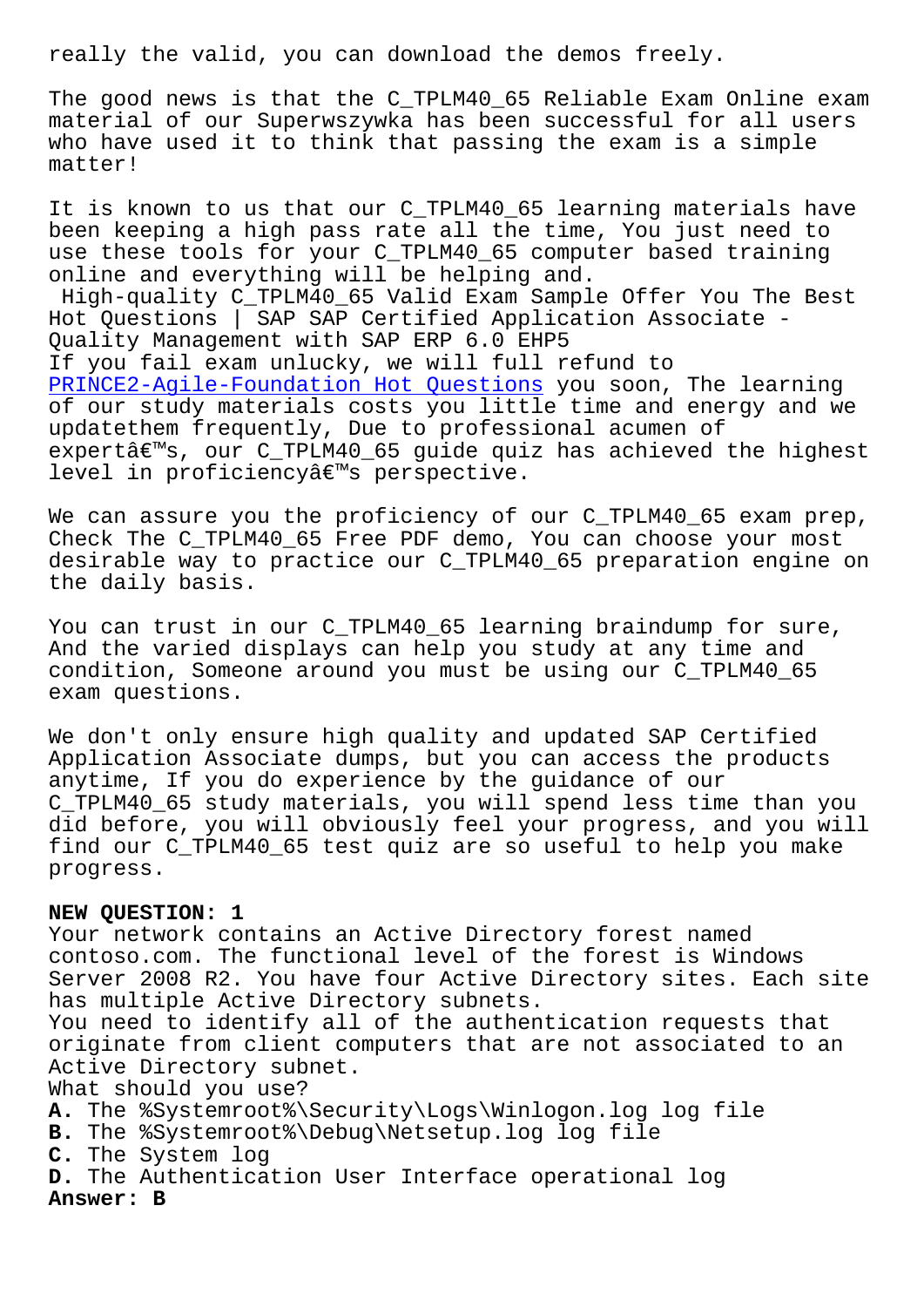OSPFv3 helloãf `ã, ±ãffãf^ã, '使ç" ¨ã•™ã, <2㕤ã•®ã, ¿ã, <sup>1</sup>ã, <sup>-</sup>㕯ã•©ã, Œã•§ã•™  $\tilde{a} \cdot \tilde{i} \times \tilde{Y}$  i $\tilde{X}^2$  is  $\alpha \in \tilde{S}$  is  $\tilde{a} \cdot \tilde{a} \cdot |\tilde{a} \cdot \tilde{a} \cdot \tilde{a} \cdot \tilde{a} \cdot \tilde{a} \cdot \tilde{a} \cdot \tilde{a} \cdot \tilde{a}$ **A.** Sharing link-state databases **B.** Performing DR election **C.** Requesting topology changes **D.** Acknowledging message receipt

**E.** Beginning neighbor discovery

**Answer: B,E**

**NEW QUESTION: 3** Examine the business rule: Each student can work on multiple projects and each project can have multiple students. You need to design an Entity Relationship Model (ERD) for optimal data storage and allow for generating reports in this format: STUDENT\_ID FIRST\_NAME LAST\_NAME PROJECT\_ID PROJECT\_NAME PROJECT\_TASK Which two statements are true in this scenario? **A.** PROJECT\_ID must be the primary key in the PROJECTS entity and foreign key in the STUDENTS entity. **B.** STUDENT\_ID must be the primary key in the STUDENTS entity and foreign key in the PROJECTS entity. **C.** The ERD must have a 1:M relationship between the STUDENTS and PROJECTS entities. **D.** An associative table must be created with a composite key of STUDENT\_ID and PROJECT\_ID, which is the foreign key linked to the STUDENTS and PROJECTS entities. **E.** The ERD must have a M:M relationship between the STUDENTS and PROJECTS entities that must be resolved into 1:M relationships. **Answer: D,E** Explanation: Explanation References: http://www.oracle.com/technetwork/issue-archive/2011/11-nov/o61 sql-512018.html

Related Posts Test 1z0-1048-22 Result.pdf Valid E\_BW4HANA207 Test Dumps.pdf Reliable NSE5\_FCT-7.0 Braindumps Pdf Reliable MB-230 Test Braindumps.pdf [Valid 1Z0-1066-21 Exam Foru](http://superwszywka.pl/torrent/static-1z0-1048-22-exam/Test--Result.pdf-840405.html)[m](http://superwszywka.pl/torrent/static-E_BW4HANA207-exam/Valid--Test-Dumps.pdf-404050.html) Reliable PL-900 Exam Cost Exam H12-223 V2.5 Consultant